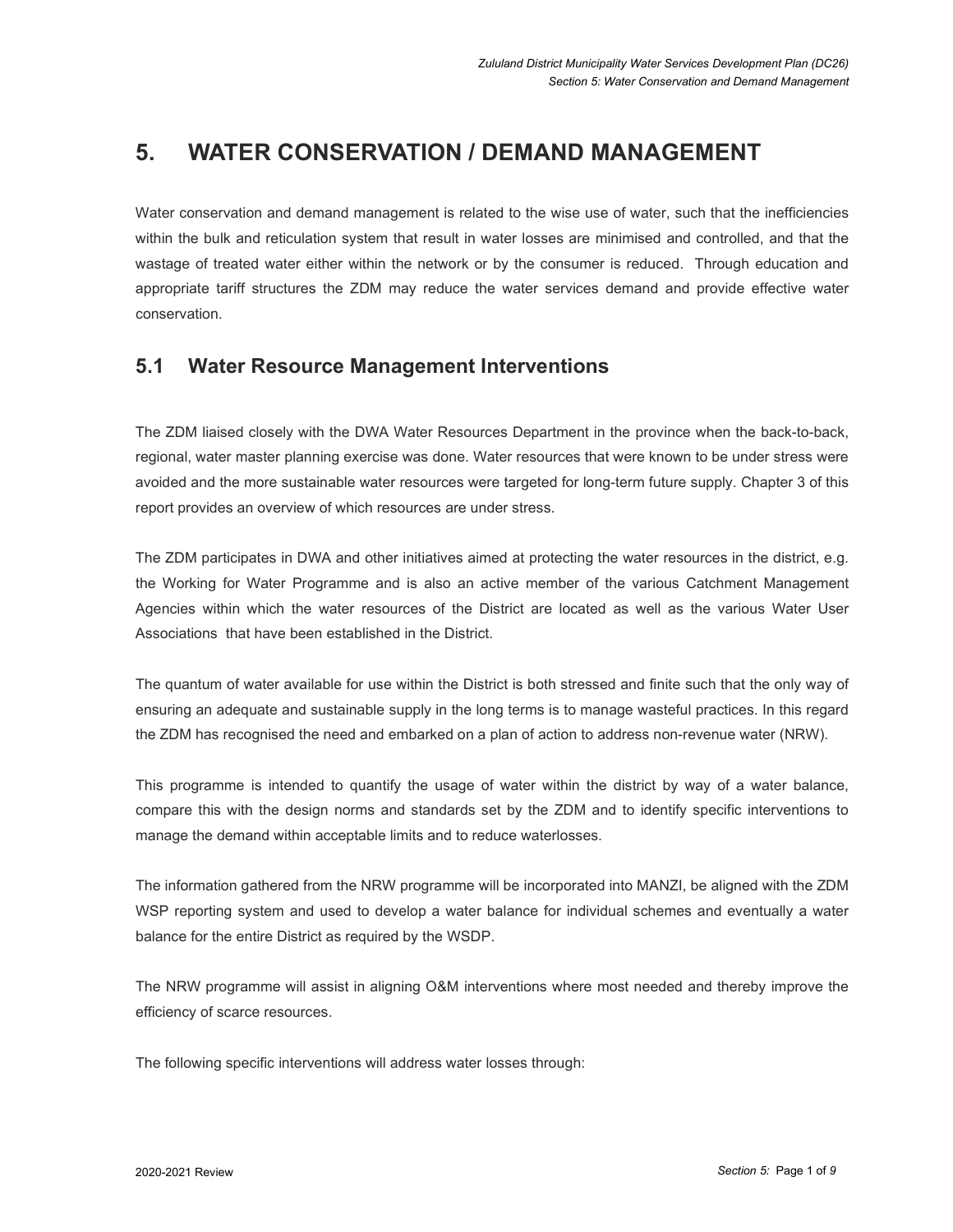- Pressure management;
- Leak repair programmes;
- Meter repair & replacement programmes;
- Internal plumbing leaks; and
- Consumer end-use demand management initiatives.

The NRW strategy that the ZDM has adopted may be summarised as follows:

### **NEED FOR AN NRW PROGRAMME**

The municipality has identified the need to embark on a Non Revenue Water (NRW) programme for the District not only to save water but also to benefit from the many added advantages that can be linked to such a programme such as:

- Reduced water consumption and water wastage;
- Improved quality of service provided with more consumers receiving water consistently (the need for example to close reservoirs at night will be substantially reduced or even completely eliminated);
- Improved coverage with billing and improved income stream for the municipality;
- Reduced costs to provide water services (less chemicals used, less maintenance required, etc);
- More efficient use of limited financial and human resources by focusing resources where most needed;
- Increased lifespan of infrastructure assets and postponing huge capital investments required to upgrade infrastructure in order to meet excessive growth in consumer consumption.

### **PRINCIPLES**

Before embarking on any new initiative it is best to first clarify the principles that must guide the programme and thereby set the framework within which to operate, as follows:

- The approach should be holistic and should deal with the complete solution from design issues, through to operational challenges and included metering and billing shortcomings. All role-players within the organisation must be brought on board and ownership of the programme established inhouse.
- Remedial actions identified through the programme must involve the relevant staff of the municipality and thereby work towards permanent change for the long term. The programme should influence daily operations in such a manner that it becomes a "way of life" within the organisation and leads to ongoing sustainability.
- Remedial actions that are decided upon have to be reviewed or at least judged economically by comparing the investment required versus the anticipated "win" that will be achieved. The 80/20 principle should apply whereby the effort is firstly focused where the major challenges occur. Schemes need to be prioritised for intervention and one possible method could be to prioritise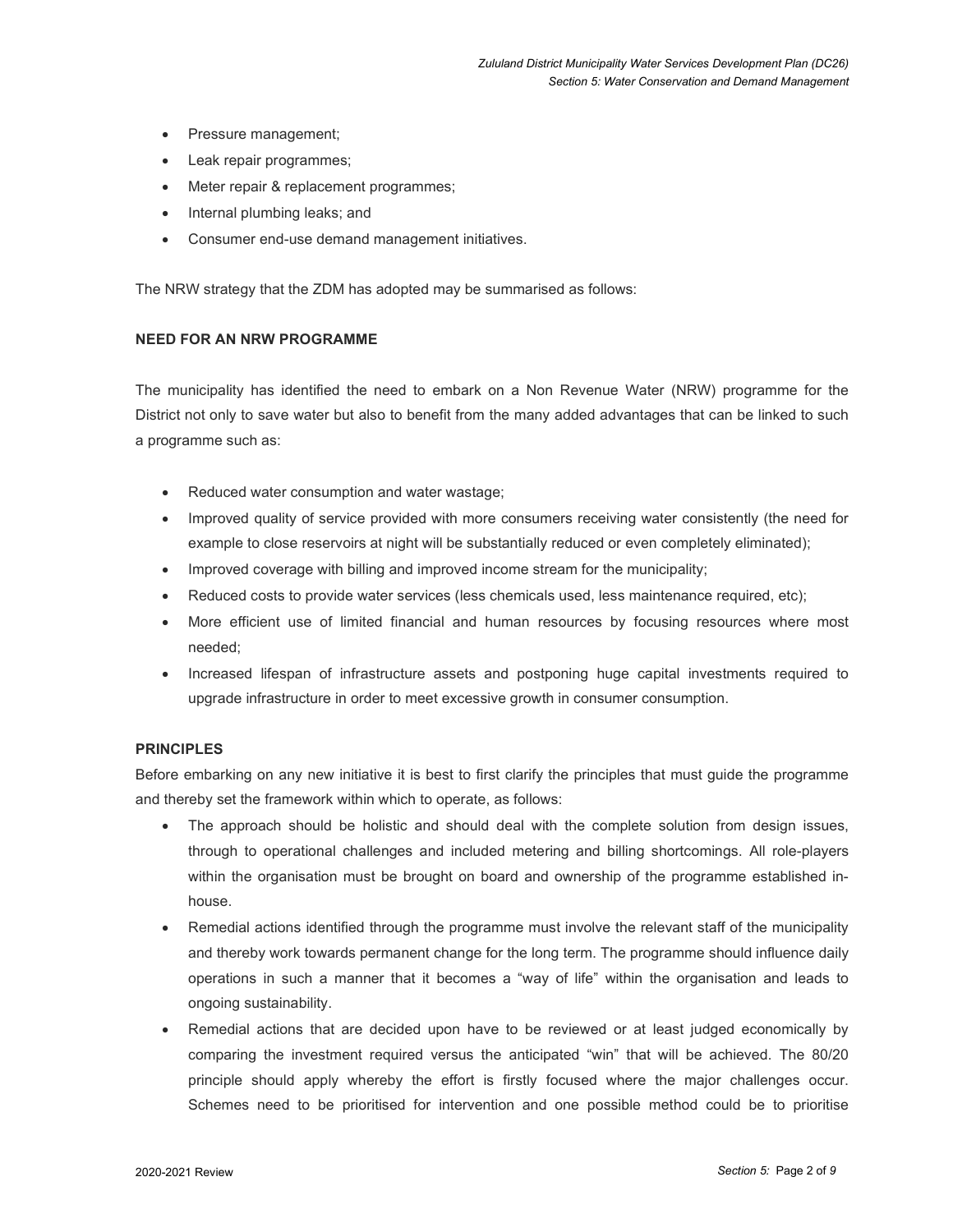schemes in terms of their estimated contribution to the total estimated NRW in the District (see Table 1 below).

- Pressure Management activities should aim at achieving static pressures in the reticulation networks of urban areas of between  $2.5 - 6$  bar and in rural areas of between 1-6 bar. Proper network modelling should however dictate the final solution for each individual scheme.
- Measurement devices installed through this programme must be compatible with the telemetry and SCADA systems that will be installed by the ZDM through a parallel processes.
- All field information must be captured electronically on the existing central database called MANZI (Infrastructure Management System) and thereby linked to the GIS.
- The IWA method is recommended to be used to categorize water usage and to compile a water balance for each scheme, as shown in the figure below:

| System<br>Input<br>Volume | Authorized<br>Consumption | <b>Billed Authorized</b><br>Consumption   | <b>Billed Metered Consumption</b>                                                | Revenue<br>Water                   |
|---------------------------|---------------------------|-------------------------------------------|----------------------------------------------------------------------------------|------------------------------------|
|                           |                           |                                           | <b>Billed Unmetered</b><br>Consumption                                           |                                    |
|                           |                           | <b>Unbilled Authorized</b><br>Consumption | <b>Unbilled Metered</b><br>Consumption                                           | <b>Non Revenue</b><br><b>Water</b> |
|                           |                           |                                           | <b>Unbilled Unmetered</b><br>Consumption                                         |                                    |
|                           | <b>Water Losses</b>       | <b>Apparent Losses</b>                    | <b>Unauthorized Consumption</b>                                                  |                                    |
|                           |                           |                                           | <b>Customer Meter Inaccuracies</b><br>and Data Handling Errors                   |                                    |
|                           |                           | <b>Real Losses</b>                        | Leakage on Transmission<br>and Distribution Mains                                |                                    |
|                           |                           |                                           | Leakage and Overflows at<br><b>Storage Tanks</b>                                 |                                    |
|                           |                           |                                           | <b>Leakage on Service</b><br>Connections up to point of<br><b>Customer Meter</b> |                                    |

### **Figure 4.1: IWA Method of categorizing water use**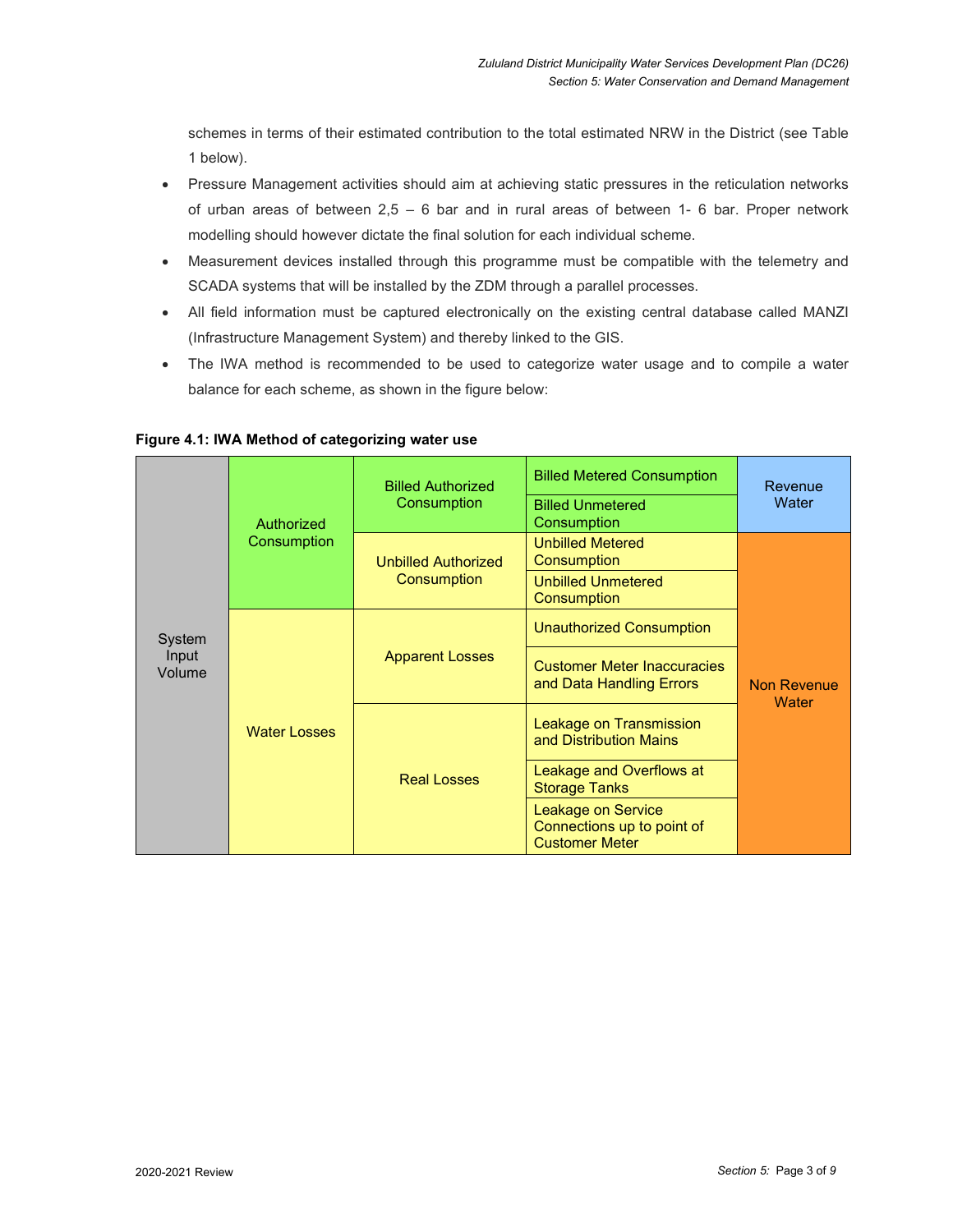## **METHODOLOGY**

The methodology to be used with the implementation of the NRW programme is summarised below:

- Understanding the functioning of the scheme from source to end user with the scheme information available;
- Managing scheme operations to achieve as closely as possible a situation where all consumers can receive water all day round and reservoirs do not have to be closed down at night (this allows for more accurate measurement);
- Identify water demand zones for each scheme and metering and logging points (temporary and permanent) and initiate implementation of the measurement devices as well as measures required to make zones discreet (see illustration below).



- The accurate recording and regular review of flow profiles and water supply volumes into each discrete zone, i.e. the metering infrastructure and data logging systems, including the compilation of system water balances.
- The accurate recording and regular review of consumer demand and the sustained implementation of specific tasks (e.g. leak detection surveys, step testing, pressure management reviews, prompt burst repairs, etc.) and sustained overall maintenance of all system components.
- The roll out of a meter testing and meter replacement programme.
	- o Consumer metering and billing
	- $\circ$  Identify unmetered consumers and systematically install meters at all consumer connections.
	- o Accurate and consistent billing of consumers as per the tariff policy.
	- $\circ$  Deal with non-payment in accordance with the ZDM by-laws and debt collection policy.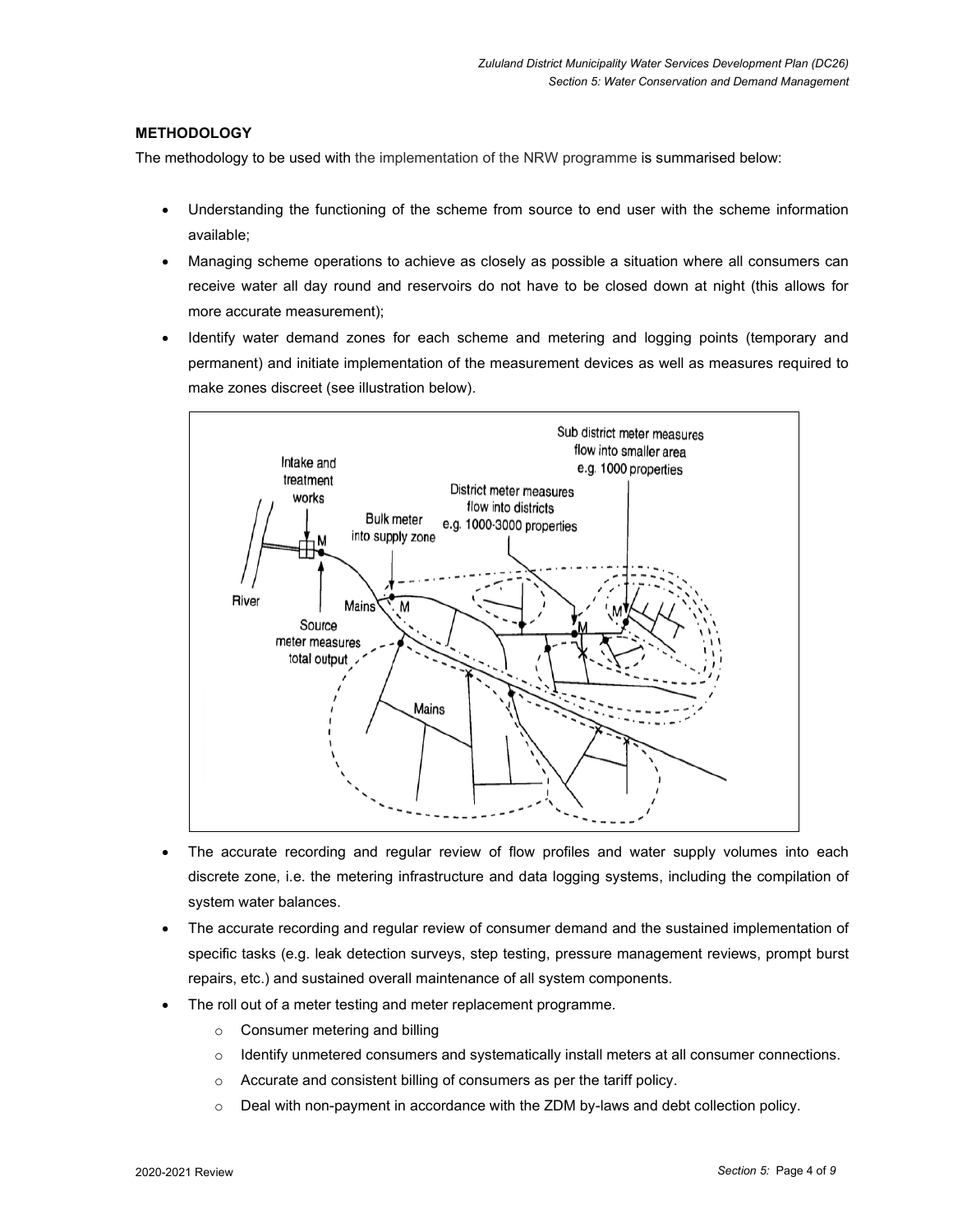## **PRIORITY SCHEMES**

It is difficult to determine accurately the extent of NRW in the district at this point in time and the pilot investigations that were discussed earlier indicated variances in NRW of between 41% and 68% between different schemes.

Table 4.1 (a) below lists the schemes in the district and the known System Input Volumes (SIV). Although the state of NRW in each individual scheme is unknown it could be safely assumed, based upon the previously mentioned pilot investigations, that at least a 40% NRW scenario prevails throughout. When 40% NRW is applied and the NRW contribution from each scheme is calculated as a percentage of the total NRW for the district, the schemes can be prioritised as indicated in Table 4.1 (a) overleaf.

| <b>Plant Name</b>                 | <b>Production</b><br>(Ml/month) | <b>Estimated</b><br><b>NRW</b> | % of Total<br><b>District NRW</b> |
|-----------------------------------|---------------------------------|--------------------------------|-----------------------------------|
| Vryheid Klipfontein / Bloemveld   | 373.0                           | 71%                            | 20.1%                             |
| Coronation                        | 39.1                            | 47%                            | 2.1%                              |
| Hlobane                           | 12.2                            | 59%                            | 0.7%                              |
| Paulpietersburg - eDumbe          | 82.5                            | 63%                            | 4.5%                              |
| Louwsburg                         | 12.3                            | 11%                            | 0.7%                              |
| Mpungamhlope                      | 39.5                            | 78%                            | 2.1%                              |
| eMakhosini                        | 8.5                             | 43%                            | 0.5%                              |
| Babanango                         | 13.6                            | 53%                            | 0.7%                              |
| Mandlakazi                        | 29.5                            | 94%                            | 1.6%                              |
| Enyokeni Royal Palace             | 0.9                             | 65%                            | 0.1%                              |
| Kombuzi                           | 1.9                             | 0%                             | $0\%$                             |
| Nongoma                           | 156.4                           | 78%                            | 8.4%                              |
| Ophuzane                          | 13.1                            | 57%                            | 0.7%                              |
| Tholakela                         | 8.5                             | 38%                            | 0.5%                              |
| Mangosuthu                        | 32.3                            | 10%                            | 1.7%                              |
| eMondlo                           | 39.0                            | 12%                            | 2.1%                              |
| Msibi                             | 10.1                            | 23%                            | 0.5%                              |
| Nkonsentsha                       | 1.2                             | 50%                            | 0.1%                              |
| Belgrade                          | 23.8                            | 67%                            | 1.3%                              |
| Khiphunyawo                       | 12.0                            | 66%                            | 0.6%                              |
| Khambi Village                    | 8.6                             | 80%                            | 0.5%                              |
| <b>Mountain View</b>              | 2.5                             | 98%                            | 0.1%                              |
| Osingisingini                     | 1.7                             | 50%                            | 0.1%                              |
| Ceza                              | 3.4                             | 50%                            | 0.1%                              |
| Sidinsi                           | 6.0                             | 11%                            | 0.3%                              |
| Ulundi - Nkonjeni                 | 623.0                           | 79%                            | 33.6%                             |
| Pongola Town/ Simdlangentsha East | 228.8                           | 59%                            | 12.4%                             |
| Spekboom                          | 30.3                            | 44%                            | 1.6%                              |
| Khangela Royal Palace             | 0.3                             | 29%                            | 0.1%                              |
| Mvuzini                           | 15.3                            | 54%                            | 0.8%                              |
| Nkonjeni Hospital                 | 4.6                             | 47%                            | 0.2%                              |
| Itshelejuba Hospital              | 5.1                             | 53%                            | 0.3%                              |
| <b>Thulasizwe Hospital</b>        | 2.6                             | 9%                             | 0.1%                              |
| Masokaneni                        | 0.0                             | 0%                             | 0.0%                              |
| Purim                             | 10.4                            | 22%                            | 0.6%                              |
|                                   | 1852                            | 43%                            | 100%                              |

## **Table 4.1 (a): List of schemes with total monthly production and estimated UAW**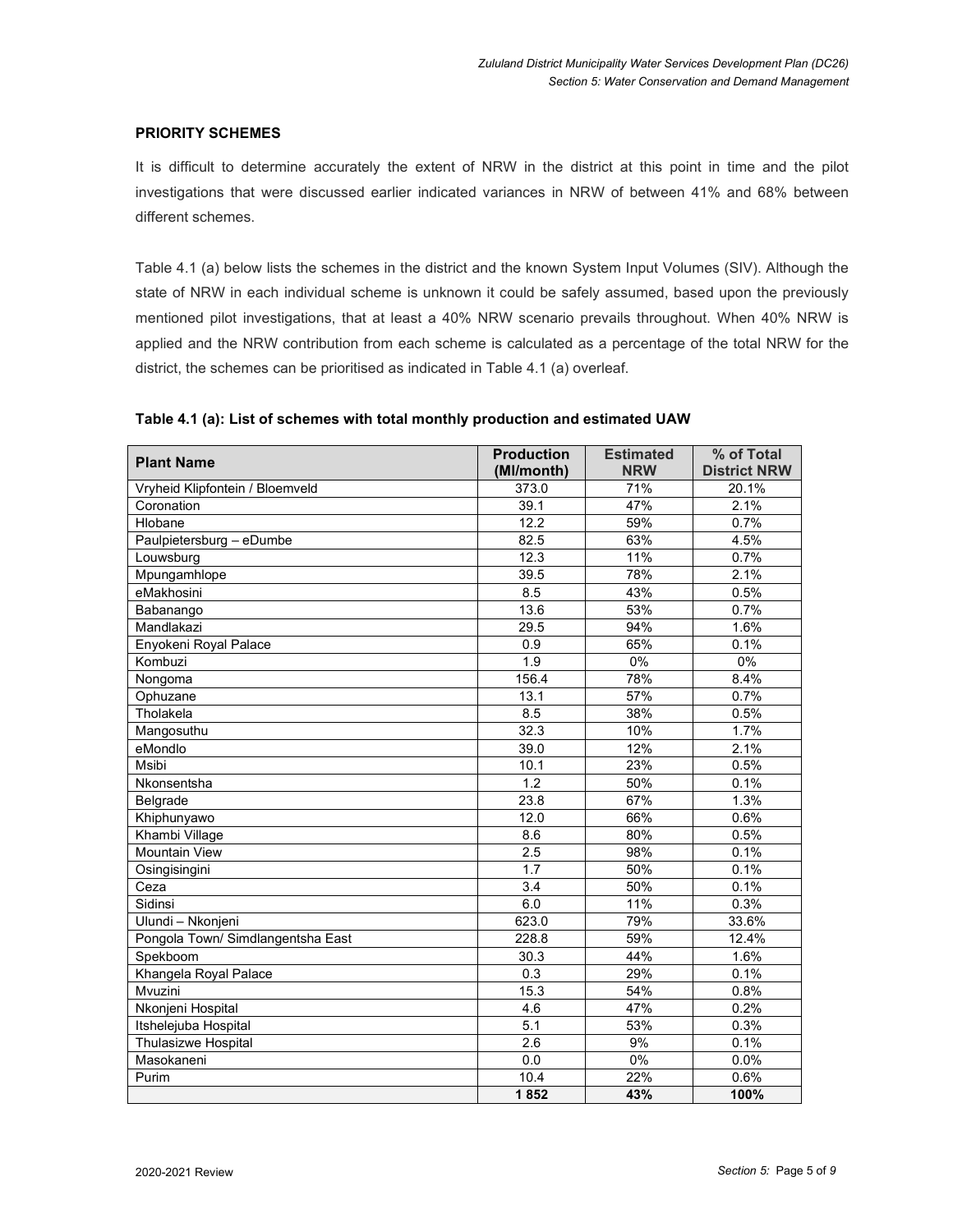## **5.2 Status of the ZDM NRW programme**

To date the ZDM has established a dedicated NRW team for North and South comprising the following:

## **North**

DD WSP (North)

## **South**

- DD WSP (South)
- 1 x NRW technician
- 1 x Water inspector
- Reaction Team: 1 x plumber + 1 handyman + 1 labourer

The programme is focused on a number of key interventions as follows:

- Ensuring that adequate measures are implemented at a planning stage to facilitate the ongoing management of NRW including zone determination, meter sizing / specification and positioning etc;
- Compiling a comprehensive infrastructure database to facilitate NRW management;
- Datalogging of flow profiles;
- Meter zone identification;
- Pressure management;
- NRW management training;
- Installation of GSM dataloggers at key locations;
- Leak detection and repair linked to customer service centre; and
- Establishment of a web based management system linked to Siza/Manzi.

The ZDM has also procured the services of a specialist NRW service provider to assist in capacitating the ZDM NRW team and to establish a NRW management system.

Progress to date may be summarised as follows:

## **Nkonjeni RWSS/Ulundi**

- Survey of metering and pressure control infrastructure;
- Logging water meters within rural and urban areas and identification of areas of high night flows;
- Identify metering zones/districts;
- Set up NRW management systems;
- Procure additional loggers;
- Implement NRW training; and
- Compile infrastructure records.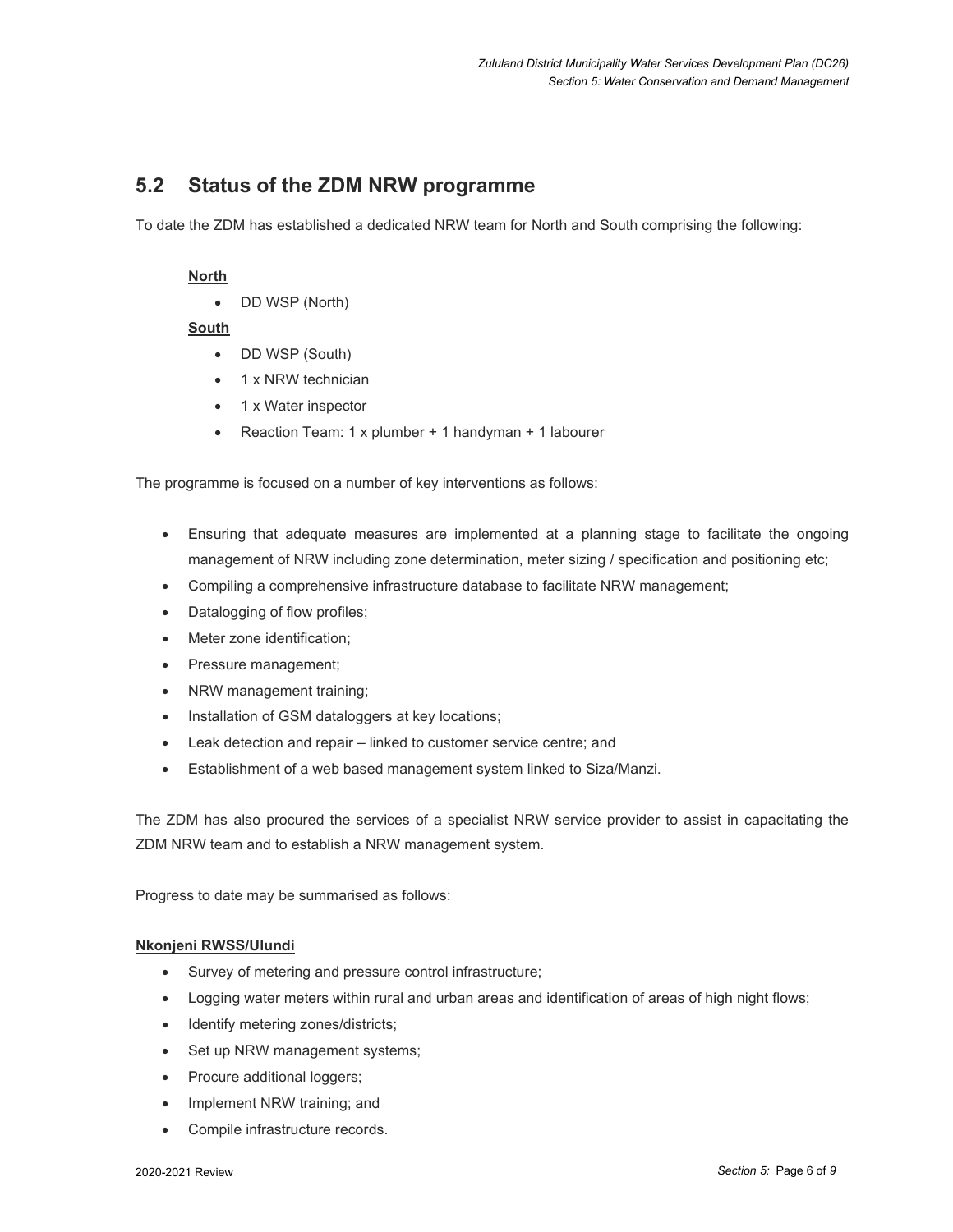## **Frischgewaagd**

The networks at the township of Frischgewaagd were refurbished during 2007 to manage water losses, but no funding was available to install individual household connections. The township was devided into six supply zones and water is restricted per zone. This creates social problems as the usage per household cannot be controlled and if individuals waste water the entire zone is penalized. Water consumption per zone was measured during this period (2007/2008), just after the reticulation networks were refurbished. The initial daily consumption was between 650 and 750 kl/day for a period of 24 hours. Due to financial constraints at the time, it was decided to install **unmetered** yard connections at Frischgewaagd Township. Over time the home owners connected the new yard connection to their old internal plumbing systems without disconnecting their internal system from the old network, causing water losses.

During February 2012 loggers were re-installed and measurements taken. Early indications are that water is released to the township for 12 hours per day at a consumption of 780 kl/day (12 hours). This indicates that severe losses were present.

It is suggested that unmetered yard connections should be upgraded to metered yard connections to determine accurate water usage per reticulation zone. The home owners should be made aware of losses and loss management and should be restricted to free basic water, with an option to apply for a larger allocation of water (and be billed for it). Metered yard connections are being installed at Mangosuthu and were programmed to supply 200l/hh/day without any social issues.

### **USUTHU REGIONAL SCHEME WATERLOSS PROGRAMME**

From the knowledge and outcomes gained from the above pilot projects, ZDM has recently embarked on the first full-scale Waterloss Management Programme on the Usuthu Regional Water Supply Scheme.

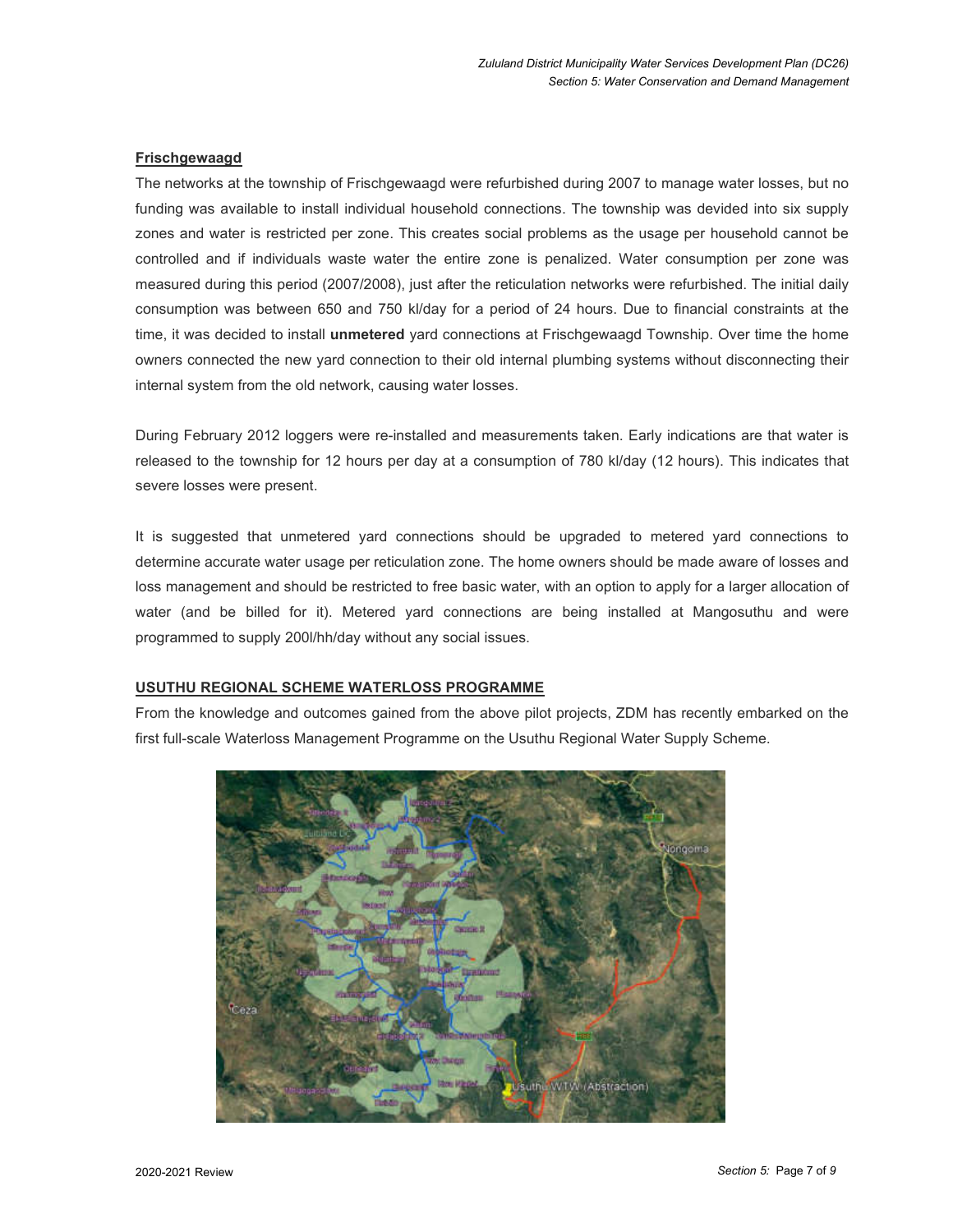The goals of this programme will be to:

- 1. Establish and maintain the integrity of water zones and districts for the entire water supply system.
- 2. Monitor the level of NRW continuously for each district and zone.
- 3. Reduce and maintain the level of NRW to acceptable standards and benchmarks using best management practices.
- 4. Implement a consumer meter management programme.
- 5. Implement a pressure management programme.
- 6. Implement a pipeline maintenance and replacement programme.
- 7. Implement efficient water effluent management systems.
- 8. Install meters to all existing consumer connections.

The programme is currently being implemented and the expected deliverables are as follows:

| <b>DELIVERABLE</b>            | <b>CAPACITY BUILDING APPROACH</b>                              |
|-------------------------------|----------------------------------------------------------------|
| 1. WLM Action Plan            | The WLM Action Plan will contain activities that will be       |
|                               | prioritised for a period of 5 years. ZDM staff can use the     |
|                               | plan to budget and execute prioritised WLM projects            |
|                               | systematically                                                 |
| 2. Signed Funding Agreement   | ZDM staff will be exposed to the extracting of data,           |
|                               | analysing data and preparing a financial model and             |
|                               | business plan to apply for funding. This can be used as        |
|                               | template for additional funding applications.                  |
| 3. 10% NRW reduction<br>by    | ZDM staff will be closely involved with the implementation     |
| 30 June 2020                  | of the first WLM project so that a similar approach can be     |
|                               | followed with subsequent projects.                             |
| 4. Trained O&M teams with     | The capacity building approach will be to achieve the          |
| staff,<br>adequate<br>budget, | objective of this phase namely to ensure that the staff in the |
| resources and systems         | department responsible for operations and maintenance of       |
|                               | the water services system are adequately trained and the       |
|                               | department has the required budget, staff, resources and       |
|                               | systems in place in order to deliver an efficient service to   |
|                               | the community.                                                 |

The outcomes and lessons learnt from this programme will be used to lead the way in rolling out the ZDM Waterloss Management Programme to all the other regional water supply schemes.